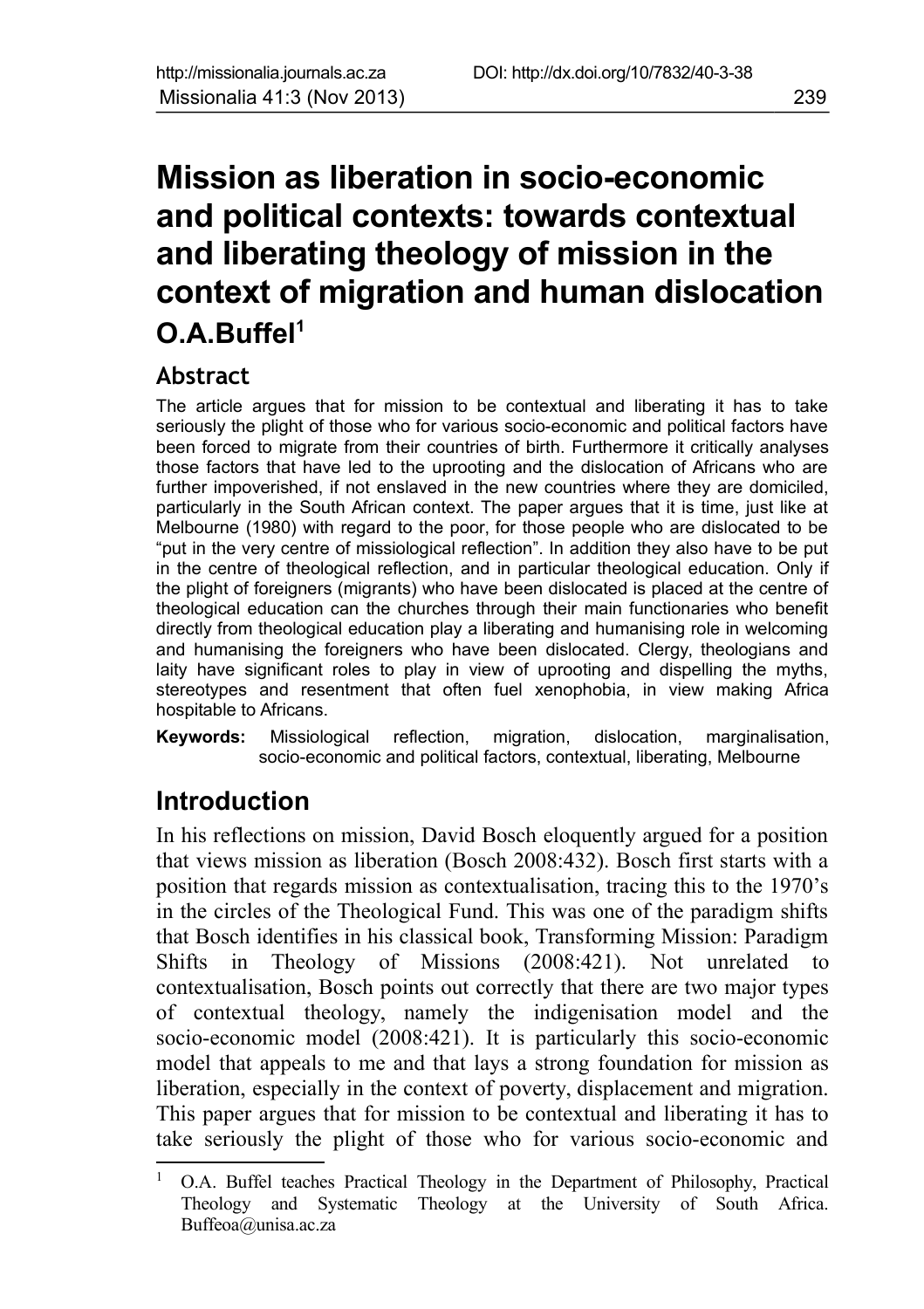political factors have been forced to migrate from their countries of birth. The Melbourne's call to put poverty at the centre of missiological reflection must still be listened to and be intensified for as long as there is poverty in the world and as long as those forced to migrate are subjected to untold pain and suffering. At the same time, just like at Melbourne the plight of those who suffer doubly, migrants, the dehumanised and dislocated must equally be put at the centre of theological reflection and theological education. Those who are being prepared to take over leadership roles in theological reflection and theological education must be socialised in ways that make them sensitive to the plight of the marginalised. They have an important role to play in terms of contributing to creating humane and liberating conditions for those who have been displaced.

## **The poor at the centre of missiological reflection**

What the Christian World Mission and Evangelism (CWME) said and did in Melbourne, Australia in 1980 is still relevant today, that is "putting the poor in the very centre of missiological reflection" (Bosch 2008:435). This in fact should be extended to all theological reflections and theological education. Thus the migrants and the dislocated must be "put at the very centre of theological reflection and theological education." According to Bosch the conference had made "an unalloyed affirmation that solidarity with these (the poor) is today a central and crucial priority for Christian mission" (2008). The poor were not only made the hermeneutical category at Melbourne, but also the interlocutors of theological reflection. This was an affirmation of the poor which Emiio Castro referred to as the "missiological principle par excellence" (in Bosch 2008:435). At Melbourne, under the theme "Your Kingdom come" the mission conference had insisted on the particular role of the poor in God's mission (Missio Dei) (World Council of Churches 2005; World Council of Churches 2012). Melbourne somehow facilitated a paradigm shift as it helped to move away from traditional condescending attitude of the (rich) church towards the poor; it was not so much a case of the poor needing the church, but of the church needing the poor. The poor were no longer objects of the mission of the church, but rather the poor became the agents and bearers in the Missio Dei (Bosch 2008:436). Equally, today the church needs the displaced. They have to be placed at the centre of theological reflection and theological education. They must not be passive objects or mere recipients of charity but active participants and interlocutors in theological reflection.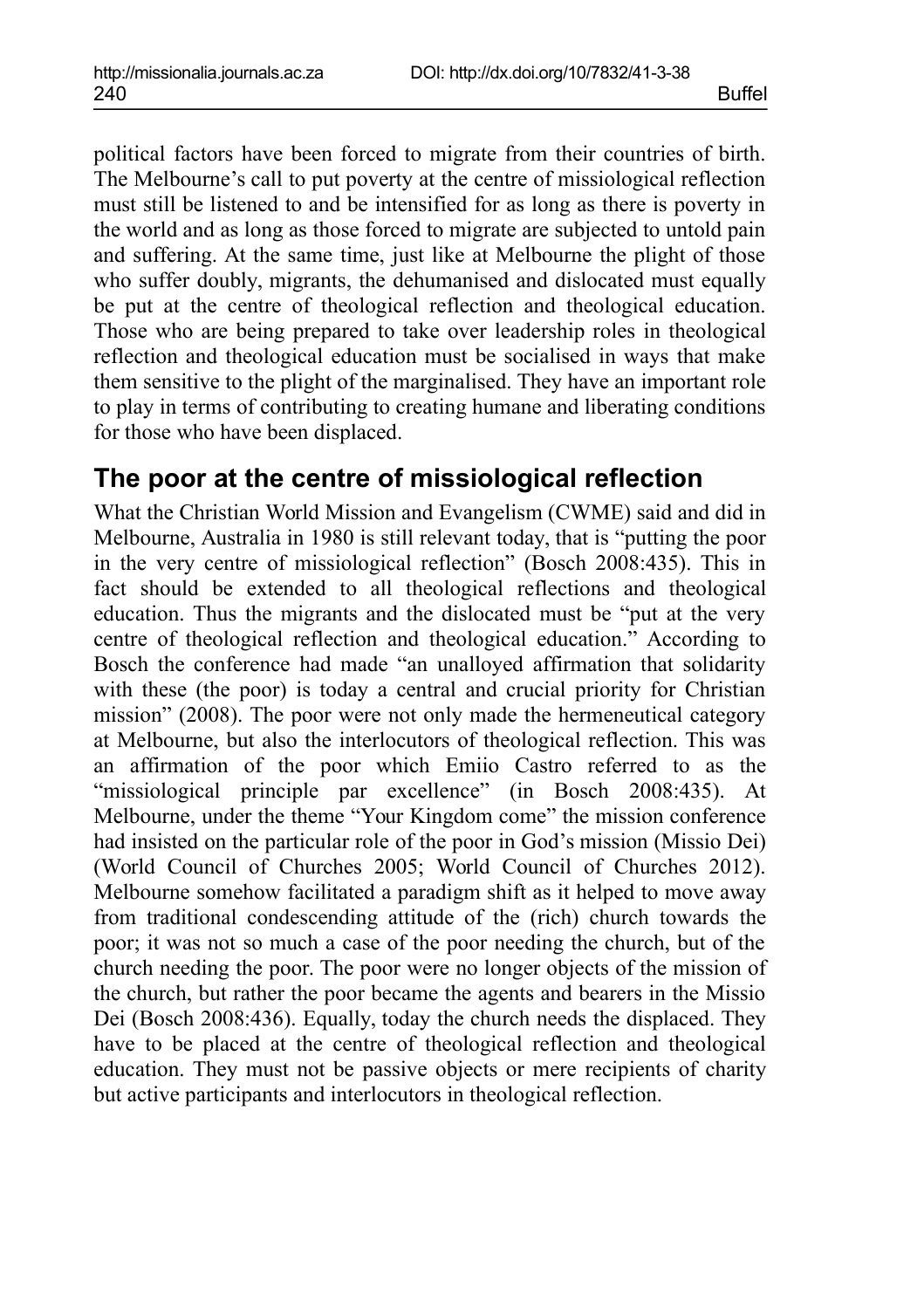## **The marginalised and displaced at the centre of theological education**

While the focus on the poor must be intensified, there is also the need to place at the centre of missiological reflection, those who are not only poor but are marginalised and dislocated from their countries of birth, who have been forced by circumstances beyond their powers to migrate and look for better lives elsewhere in other countries, especially those who came to seek better life in South Africa. In the context of South Africa these are the refugees, asylum seekers and economic migrants who came to South Africa and reside in South Africa. Following the end of apartheid millions of migrants, mainly refugees from war-torn and politically unstable parts of Africa to the north-have poured over the borders into South Africa, the wealthiest country on the continent (Newman and De Lannoy 2014:175). Many of these are looking for better living conditions, and some for what Newman and De Lannoy refers to as "simply the right to live" (2014:175). They are the victims of political and ethnic persecutions in countries such as the Democratic Republic of the Congo (DRC), Somalia, Rwanda, Zimbabwe and Nigeria, where inter-ethnic enmity has been spurred by elites competing for natural resources like oil, diamonds and other minerals resources (Newman and De Lannoy 2014:175). This is a reality that South African theologians, churches and Christians in general cannot ignore. In most cases it is the poor who are vulnerable to forced migration in the Southern African context. They were poor in the countries of origin, and they are subjected to double layers of poverty and suffering in other countries especially in the South African context. The same applies to the displaced in the global context. Therefore as one theological eye is firmly on the poor in general, as we do theology or missiological reflection, another firm eye should be on the migrants who have been forced to relocate due to a variety of factors. These marginalised, dislocated and often dehumanised people of God must be placed at the centre of missiological reflection. They must be made the dominant hermeneutical category of our time, as the overwhelming majority of the displaced persons are also poor.

## **The widespread poverty of the world affecting the displaced**

The poor, of which the displaced are a part, must be put at the centre of missiological reflection. This should be the case for as long there is this widespread poverty in the world, and in particular in Africa. Despite the relative wealth and prosperity that are part of our contemporary world, there are billions of people in the world for whom poverty is not merely an academic notion but an existential reality (cf. Buffel 2010:105). According to Smith (2005:1) we live in a relatively affluent era in comparison with the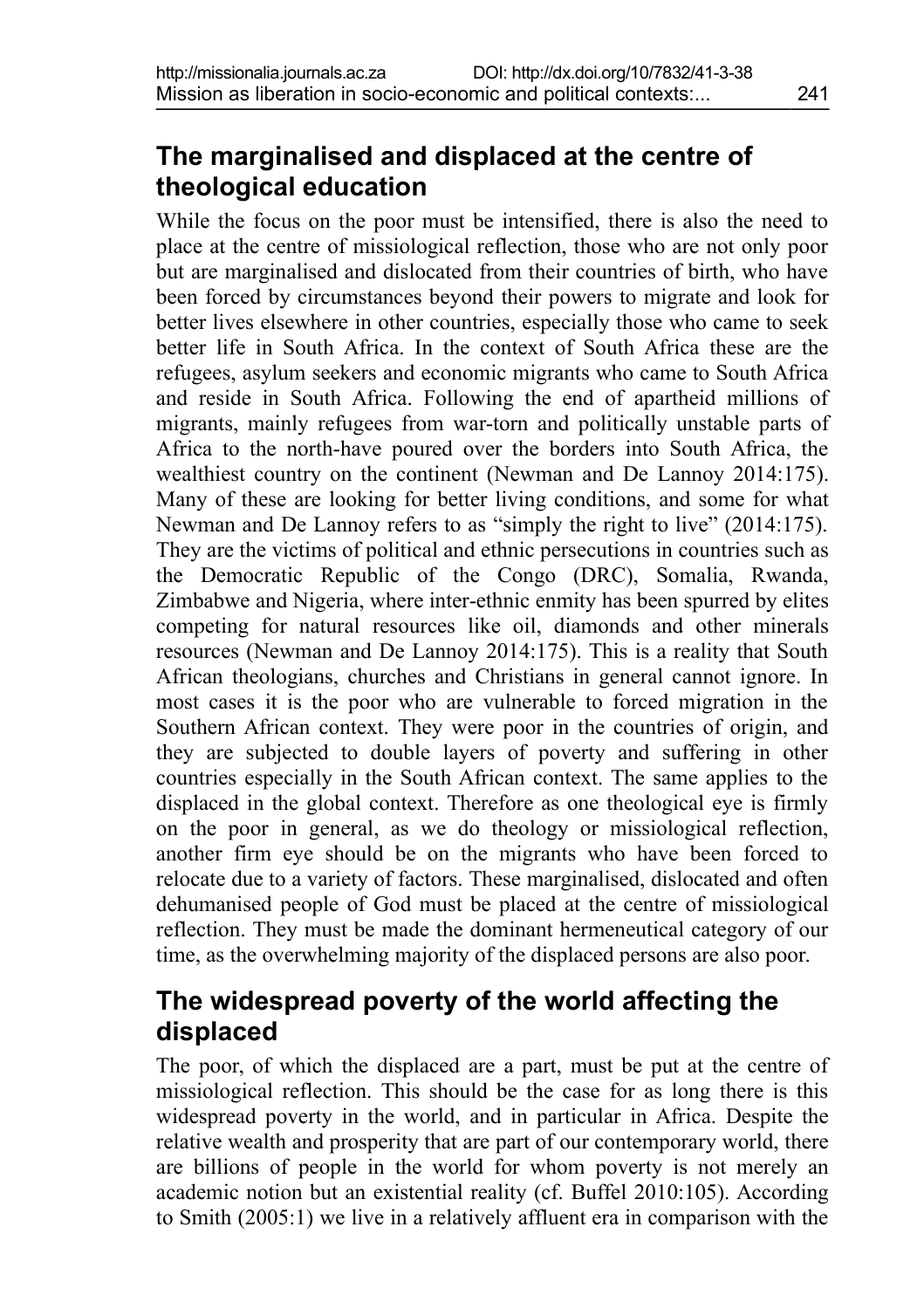past. Though despite this relative affluence there is still widespread poverty which has far reaching implications for the poor. There are also implications for those who have been displaced. The majority of those who live in poverty live in the developing world, and in particular Africa. They are trapped in poverty. It does not matter how hard the poor work or what they do to escape from poverty, it remains a trap from which it is difficult to extricate themselves. This poverty is entrenched in the socio-economic and political structures of the world. Smith correctly sees poverty as a trap: "Poverty is a cruel trap. For many of the unfortunate people who are ensnared in this painful leg-hold, escape on their own can be but impossible" (Smith 2005:157).

It is for that reasons that poverty is seen as structural (Mveng 1994:157). It is much more than just lack of income. The very conditions of poverty make it very likely that poverty will even continue tomorrow (cf. Terreblanche 2002:263; Smith 2005:11). It is not an accident of history that billions of people are poor. Neither is it inherently their fault that they remain poor. In some quarters the poor are often wrongly blamed for their poverty and wrongly accused of laziness. Bosch (2008:434) also points out that "poverty was not the result of ignorance, lack of skills, or moral and cultural factors, but rather that it had to do with global structural relationships." The world seems to be designed that way and poverty is entrenched in the socio-economic and political structures of our societies. As Maimela once pointed out, even God had nothing to do with poverty or its perpetuation (1986:101,102). The erroneous notion that it is God's will that people are and remain poor must be rejected. Those who are displaced from many countries are mostly poor and displaced a result of factors related to socio-economic and political conditions created by human beings in their countries of birth. Unfortunately as they migrate to other countries, particularly in the South African context, they find socio-economic conditions that are also marked by poverty.

## **The South African example of structural poverty**

The South African situation is a living example of poverty that is structural and entrenched in socio-economic and political structures. I have reason to believe that even in other countries that were liberated from colonialism the lot of the poor remain the same as in South Africa. Years after liberation, the majority of the people are still living in poverty, which is worsening in many respects. For many South Africans especially blacks, the more things change the more they remain the same. In some cases things are getting worse, especially in terms of the inequality gap between the rich and the poor (Saayman 2008:19). According to Landau (2011:11), the anticipated sharing in the wealth of the country has not happened. Instead many residents are relatively poorer than they were during apartheid and South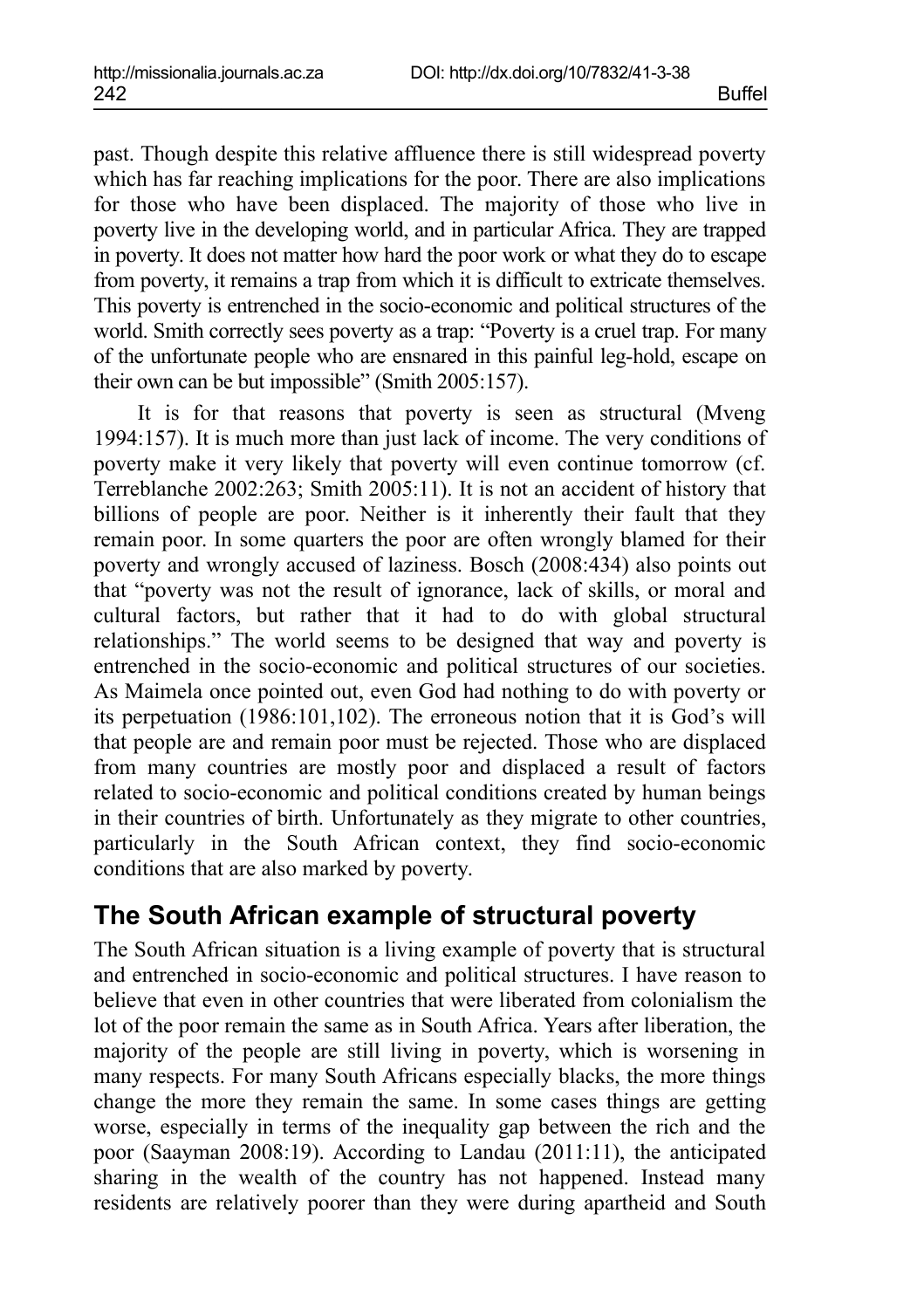Africa remains the tenth-most unequal country in the world (Landau 2011:11).according to Stephen Gelp many measures of inequality suggest that inequality has worsened during the past decade (Gelp 2008: 81). Makgetla  $(2011:12)$  states that recent data on the levels of inequality show that South Africa may have the worst inequitable distribution of in the world, as Brazil has improved its position significantly in terms of its Gini coefficient. Gini coefficient is the most commonly quoted statistic for measuring inequality. Boff and Pixley (1989) also state that poverty is structural and entrenched in systems of our societies:

The poor are poor because they are exploited or rejected by a pervasive economic system. This is an exploitative and excluding system which means the poor suffer and are oppressed. It means the system keeps them under it or outside it.

That poverty will continue to exist even tomorrow is almost a foregone conclusion, as "the poor become poorer and the rich become richer". According to Mveng the socio-economic and political order is "based on the endless enrichment of some and impoverishment of others" (Mveng 1994:160). He calls this "a hellish cycle of poverty". At best efforts aimed at reforming such structures are only tempering with the periphery without necessarily transforming them. If change is left to the system or its agents, only cosmetic changes are made.

While there is no doubt that poverty is structural, it is also anthropological, political and very theological (cf. Mveng 1994:160). It therefore makes sense that at Melbourne poverty was put at the centre of missiological (theological) reflection. Therefore missiological and theological reflection that does not grapple with poverty and associated socio-economic and political realities is aloof from context and therefore useless and irrelevant. Our missiological-theological reflection must be geared towards making a contribution to the transformation of society. That transformation agenda must include the plight of those who have been displaced from their countries of birth, who are also subjected to conditions of poverty and also subjected to xenophobic attacks and other dehumanising treatment and conditions.

## **The reality of migration, marginalisation and dislocation**

Migration is a highly complex component of population dynamics (Kok et al 2003: xvii). Kok sees migration as a very dynamic social phenomenon (Kok et al 2003:1-3). Migration is an on-going process which surrounds and pervades almost all aspects of contemporary society (Kothari 2002:5). In the Southern African context migration is a reality that we cannot escape. In fact it has always been a fact of live in South Africa. It is estimated that over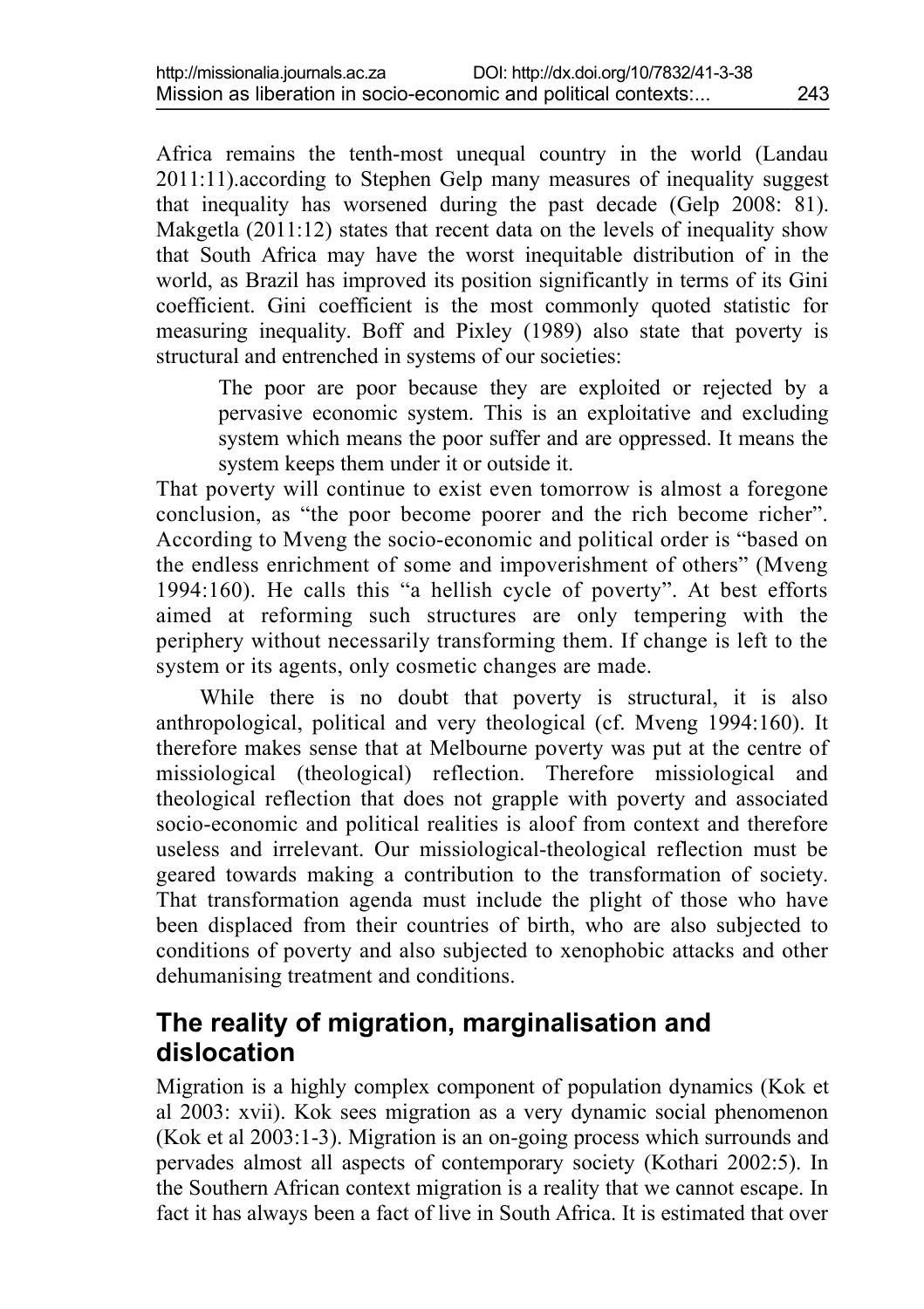27 million people, the majority from low income regions, are currently displaced around the world (Fiala 2011:1). These displacements are due to a number of factors. In other areas they are displaced as a result of economic crisis often exacerbated by social and political aspects. The majority of displaced people are forced to leave their homes and countries of origin with a little more than what they could carry (Fiala 2011:2). This represents a large economic shock to many households (Fiala 2011:2). They are displaced as a result of the following factors:

- 1. Climate change, and associated weather shocks
- 2. Armed and violent conflicts and civil wars such as the Great lakes region and Sudan and Somali.
- 3. Political instability and sometimes political unrests and political repression. An example of such is Zimbabwe, especially following the failure of the Zimbabwean elections, often referred to as the "human tsunami" (cf. Landau 2011:12; Misago 2011: 91).
- 4. Deteriorating economic conditions in countries of origin. Such economic conditions are often seen as the root causes of migration (Kok et al 2003:130).

Forced migration continues to be a serious, protracted, and in some cases an expanding problem across Africa, particularly South of the Sahara. It is also estimated that Africa remained the continent by far the most affected by internal displacement. Over 50% of the world's internally displaced people (IDPS) live in Africa. There are estimated to be around 3.23 million African refugees and asylum seekers on the continent<sup>[2](#page-5-0)</sup>. It is estimated that there are 3-4 million migrants in South Africa.

# **South Africa as a destination of choice**

South Africa is the preferred destination in Africa for various categories of migrants and it faces a host of migration-related challenges, including inter alia:

- increased prevalence of irregular migration, including women and unaccompanied minors (Chisale 2014);
- inadequate migration management policies and border management processes;
- rising xenophobic sentiments that in some cases turn into actual violence against migrants,
- high prevalence of communicable diseases such as HIV and Aids and tuberculosis;
- continued brain drain due to the emigration of skilled nationals.

<span id="page-5-0"></span><sup>2</sup> http://www.forcedmigration. Org/research-resources/regions/Africa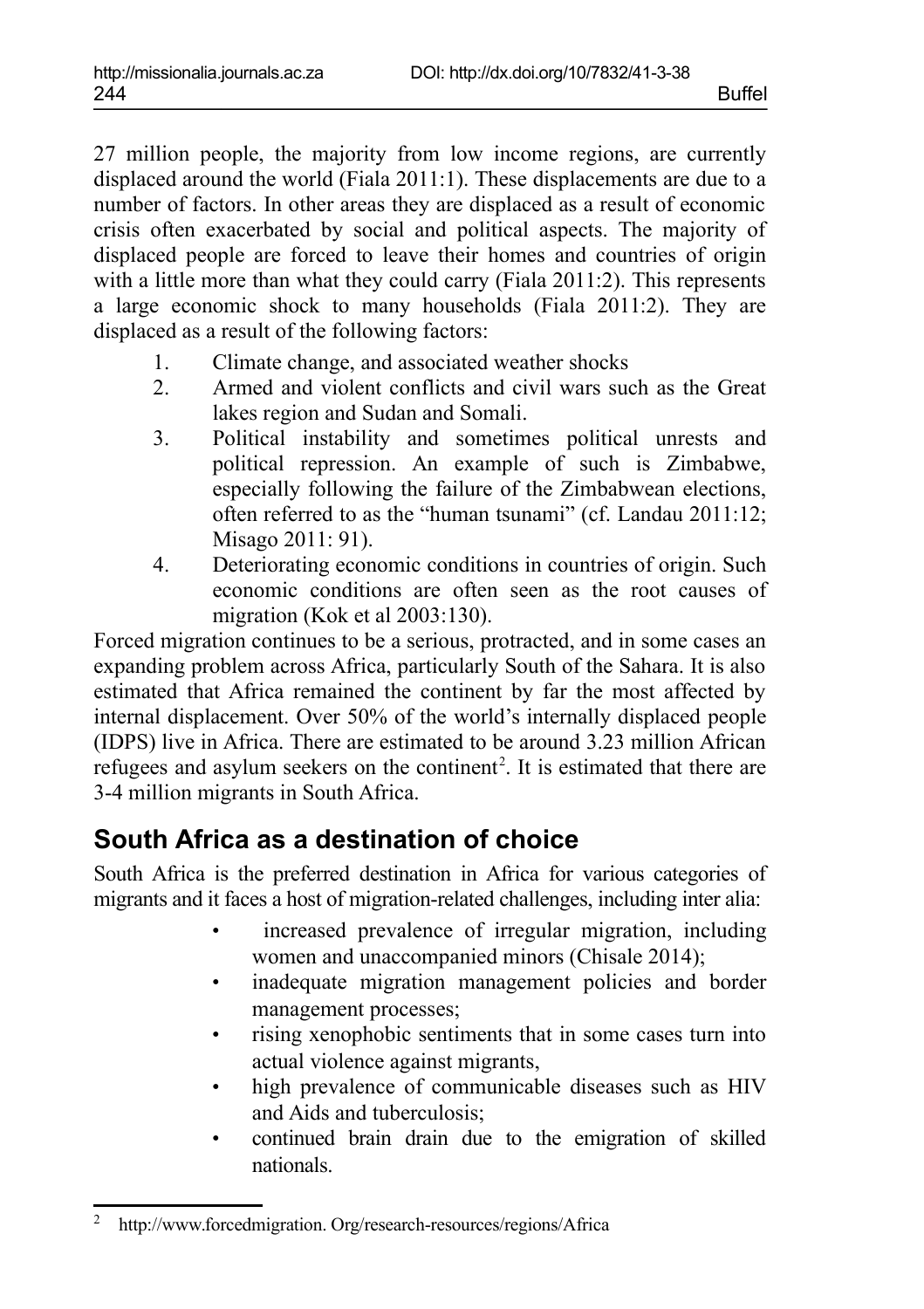The need for enhanced and harmonised migration management policies is therefore a critical priority for e Government of South Africa. (IOM South Africa 2012). South Africa has long been a destination for regional migration, with workers coming from Mozambique, Lesotho, Zimbabwe and other countries to work on the mines (Economic Migration in South Africa 2012).

Generally, the influx of refugees, asylum seekers and economic migrants has increased dramatically since 1994, (http://www.polity.org.za/ artcle/economic-migration-in-south-africa. accessed 14/06/2012). Although migration is not a recent phenomenon the current scale is unprecedented and increasing (Kothari 2002:5). The number of people entering South Africa from other countries is increasing. As to exactly how many people have entered South Africa in recent years is not known (Posel 2003:5). Only estimates are provided. The dominant view, which is popularised in the media is that people are entering the country illegally, that is, without requisite documentation (Posel 2003:5). And that they intend settling permanently in South Africa and that this has adverse economic implications for South Africa (Possel 2003:5). It is not uncommon for some South Africans to see all migrants as illegal, which is not true. Even if they were illegal they do not deserve to be denied African hospitality. They do not deserve to be subjected to dehumanising treatment and xenophobic attacks.

## **Migrants and chronic poverty**

Migration and poverty often go together, with possibilities that one's poverty may be worsened. The majority of those who are forced to migrate from their countries of origin are poor. A lot of migration is that of refugees, asylum seekers and internally displaced, they are often amongst the poor with the possibilities of becoming chronically poor (Kothati 2002:4). Migration sustains chronic poverty and even makes it worse (cf. Kothari 2002). Migration is understood as a cause and a consequence of chronic poverty for those who move as well as those who stay behind. Migration has a role in chronic poverty, in many cases (Kothari 2002:4). Chronic poverty refers to intergenerational transfer of poverty (Kothari 2002). Chronic poverty is not limited to economic deprivation and is sustained over many years, often being transferred from one generation to the next (Kothari 2002:4). Those amongst the chronically poor are the least likely to benefit from current national and international development efforts (Hulme cited in Kothari 2002).

Migration should not be seen only primarily as an economic survival strategy for those immediately involved. For some, migration is a livelihood strategy. For others, though I suspect very few migration can be a strategy to move out of chronic poverty (cf. Kothari 2002:4). Research by the Development Research Centre on Migration, Globalisation and Poverty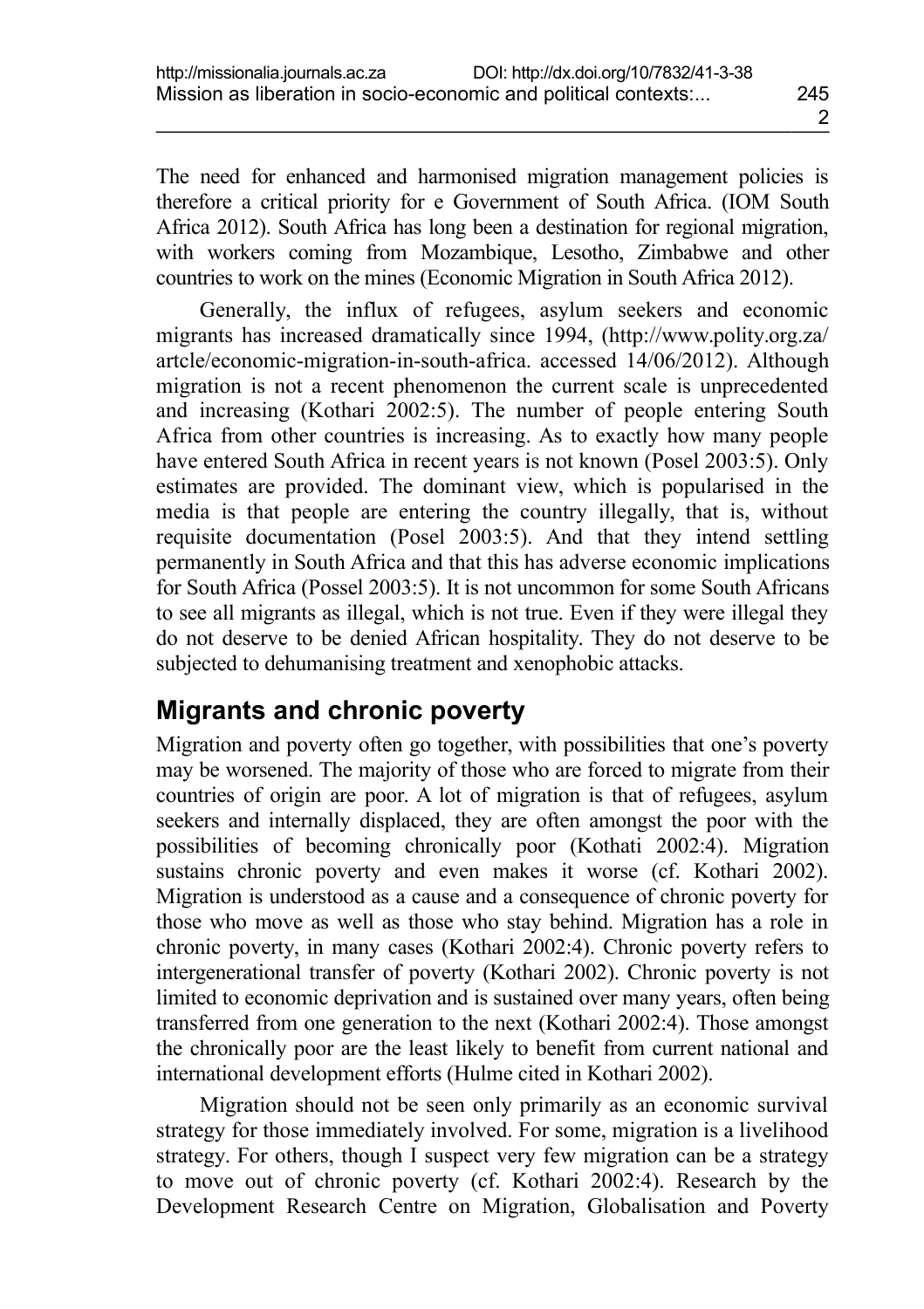(2009) also support the position that migration is a livelihood strategy, pointing out the following: "migration is also a common livelihood strategy of the poor, and represents an important route for many poor people". Though, the report cautions that migration is not without risks and costs (2009:3). In support of this, Kothari says: "Individuals and groups may remain chronically poor by adopting migration as a livelihood strategy or, alternatively may benefit from migration and move out of poverty "(Kothari 2002:4). At the same time there are those whose social, cultural, economic and political exclusion makes them unable to move (potential migrants) and those who choose not to move (committed non-migrants) and who subsequently stay put albeit in an environment characterised by out-migration (Kothari 2002:4). Migration is understood as a cause and a consequence of chronic poverty for those who move as well as those who stay behind. Migration has a role in chronic poverty (Kothari 2002:4). Migration plays a significant , if not central role in livelihood strategies of the poor and 'movements generally take place in response to the circumstances, actual as well as the potential and perceived, with which people are faced both in their home communities and in areas away from home' (Parnwell cited by Kothari 2002:8).The increase in the scale of migration presents a paradox; for many, migration does not necessarily make migrants better off, indeed some become further impoverished by moving from one place to another (Kothari 2002:15). This can be due to migration pressure which is the result of an excess supply of people willing to migrate relative to the demands for people in potential destinations (Kothari 2002:15). Thus while migration can be understood as a strategy out of poverty, there is no guarantee that the strategy will be successful (Kothari 2002:15). The expectation that by moving they will find appropriate employment and enjoy a better standard of living does not always materialise and subsequently, those who are poor and migrate can end up in a category of the chronically poor (Kothari 2002:15). This is supported by research done by the DEVELOPMENT RESEARCH CENTRE ON MIGRATION which points this in one of its reports: "migration is not without risks and costs" (2009:3). In the South African context migrants are seen as threats by many South African and therefore they become target of xenophobic attacks.

New migrants may be unable to find adequate employment or housing and may also suffer from the loss of family support networks through their movement away from one environment to another. They become increasingly vulnerable economically, as well as politically, culturally, socially and in this way, migration may result in substituting one set vulnerabilities and difficulties with another (Kothari 2002:15).

Over the years since the dawn of democracy, millions of people migrated to South Africa from countries as far apart as Zimbabwe and Somalia, seeking better life (Hartley 2114: 235). According to Hartley they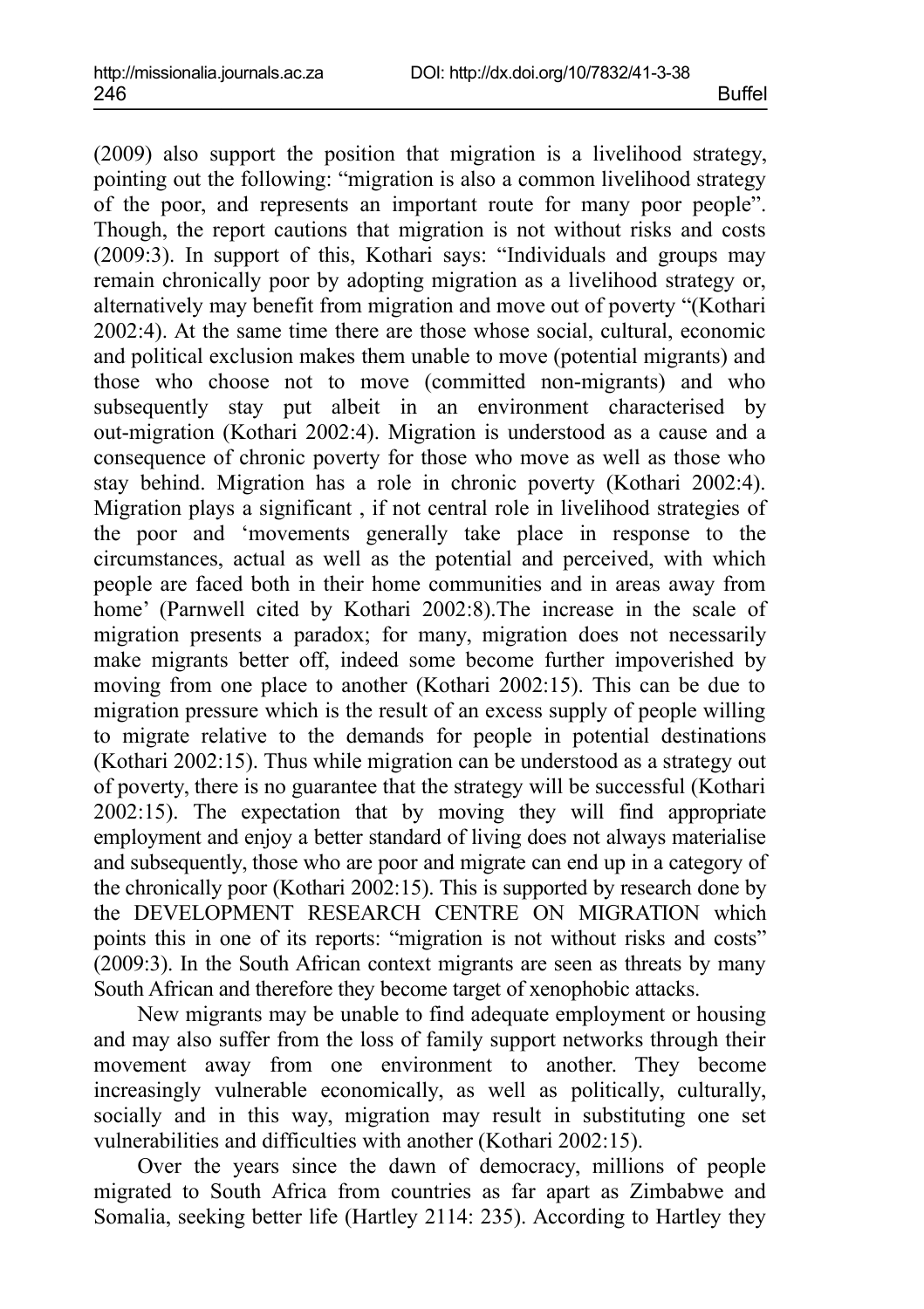lived in uncomfortable existence on the margins, frequently without proper documentation and often doing menial work for low wages (Hartley 2014:235). While in good faith people migrate with dreams of better life, in some cases those dreams are shattered, become nightmares or those dreams are deferred. This dream of a better life is shattered or differed as our "African neighbours" (foreigners) become victims of our anti-immigrant (anti-foreigner) sentiments and associated xenophobic and violent attacks (anti-outsider violence<sup>[3](#page-8-0)</sup>). In May 2008 during the xenophobic attacks directed at foreigners of African descent, 62 people died, including 21 South Africans (Monson and Arian 2011:26; cf. Hassim, Kupe and Worby 2008:1). In addition, 100 000 people were displaced and left homeless (cf. Hartley 2014: 235). This xenophobic violence started in Alexandra Township and spread to other parts of the province of Gauteng and later other parts of the country, especially in the Eastern Cape, Western Cape and Kwazulu Natal (cf. Hassim et al 2008:1; Landau 2011:1; Nieftagodien 2011: 109). Most of the victims were from beyond the borders of South Africa (Landau 2011:1). By the time the violence subsided in early June hundred had suffered grievous injuries, and tens of thousands had been displaced from their homes , taking shelter in community halls, tents in make-shift refuge camps and police stations or fleeing in terror across the borders in anticipation of an uncertain future (Hassim et al 2008:2; cf. Hartley 2014: 236). Alex Eliseev states that as others were feeing, they had no idea of where they were going (Eliseev 2008:27). The investigation of the South African Human Rights commission (SAHRC) found that the 2008 violence was a climax of creeping xenophobia that was decades old (Hartley 2014:236). The commission pointed out that the targeting of foreigners and their heightened vulnerability to street crime in general is a symptom of underlying general marginalisation and inequality (Hartley 2014:238). According to Harley the violence directed at foreigners occurred in a context of systemic discrimination against non-nationals (Hartley 2014:238).

According to Fauvelle and Segatti (2011:57) there are studies that reveal that there is a widespread xenophobic sentiment among South Africans in general. Key explanatory factors that lead to this anti-foreigner violence are inequality and poverty (Fauvelle and Segatti 2011:59).

The migrants (foreigners) are often blamed for everything that goes wrong. They are blamed for inter alia, the following:

- Taking our wives and girlfriends
- Taking or "stealing" local jobs (Landau 2011:33; cf. Eliseev 2008:36).

<span id="page-8-0"></span><sup>&</sup>lt;sup>3</sup> A phrase used by Landau, in the introduction to a book he edited in 2011.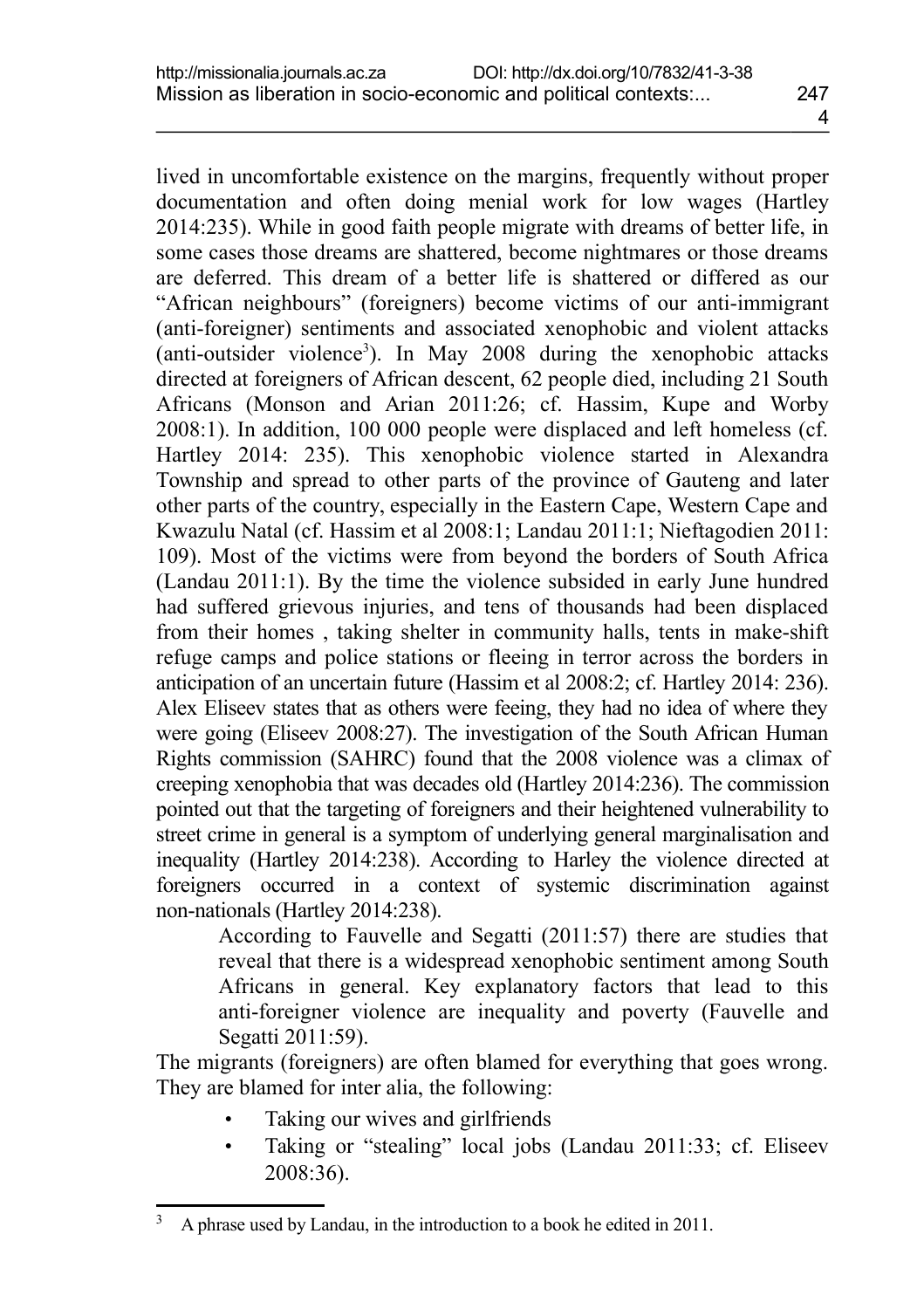- They are blamed for the slow improvement in the standard of living of blacks since apartheid ended in 1994. According to Misago (2011:91) the failures of government to deal with endemic poverty, joblessness, lack of shelter and basic services has led to scapegoating of migrants by frustrated citizens.
- They are harassed and attacked by some South Africans. Police often do not intervene. When they do intervene, it is usually too late.
- The accused for being the source of HIV/AIDS,
- The primary cause of crime. Foreigners are often erroneously equated with crime (Landau 2011: 10).
- A threat to South African jobs and cultural values (Landau 2011: 6).

According to Landau the presence of those who are from beyond the borders of South Africa (foreigners) "came to be seen as an existential threat to South Africa's collective transformation and renaissance" (Landau 2011:1).

When these happen we suffer from convenient amnesia as we conveniently forget that many South Africans were once in exile at some stage, and they enjoyed the hospitality of other African countries during the struggle for liberation.

As the violence that started on the 11th May and ended in June, the response from the leadership ranged from silence, to denialism, to dismissal of attacks as non-xenophobic but criminal activities (cf. Eliseev 2008:31). When the finally authorities spoke, they blamed criminals and a third force and came up with some political conspiracies (Nieftagodien 2008:66). They failed to grapple with the real underlying causes. The silence from churches was even more disturbing, as well as the conspicuous absence of church leaders from scenes of violence.

## **What happens when one dream is deferred? What happens when two dreams are deferred?**

While in good faith people migrate with dreams of better life, in some cases those dreams are shattered, become nightmares or those dreams are deferred. In the South African context, the migrants encounter the poor South Africans whose dreams of a better life have also been either shattered or deferred. In the concluding words of the poem by Langston Hughes, a dream deferred explodes as it did in 2008 when xenophobic attacks by South Africans led to the killing of black foreigners, with attacks that started in Alexandra and spread to other parts of the country. There are chances that the dream deferred will explode again and again, at the expense of human life. We have on one hand the dream of migrants and on the other the dream of South Africans who have been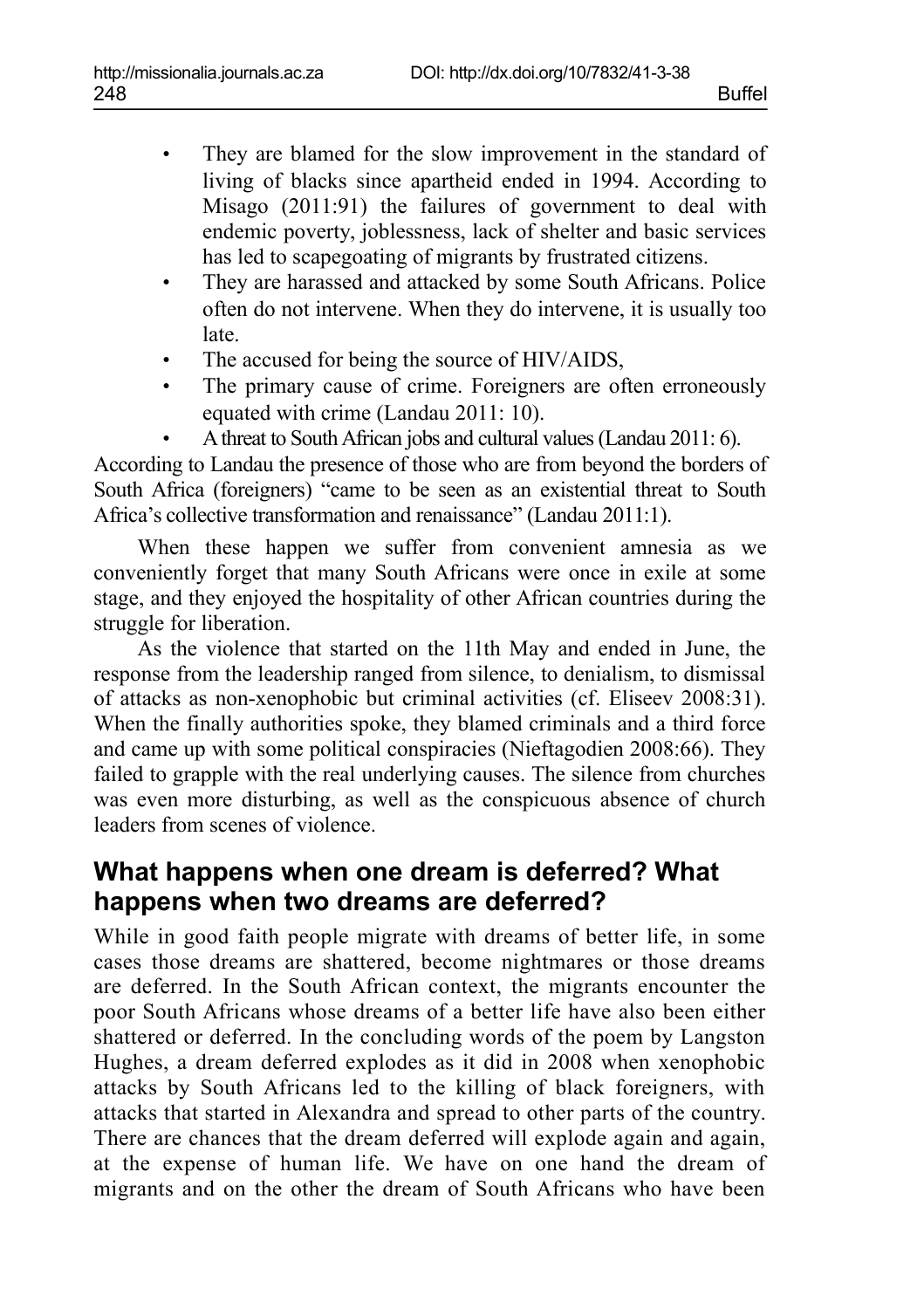promised a dream of "better life for all". What happens when more than one dream is deferred? Explosion? Double explosion?

As pointed out when South Africa elected a democratic government and President Nelson Mandela became the first President of a democratic, non-racial country hopes of the poor and the oppressed was that there would be a better life, not only for the few, the whites, the rich and the powerful, the politicians and tenderpreneurs<sup>[4](#page-10-0)</sup> but "better life for all". There was hope of a better life for all as correctly promised by the African National Congress (cf. Jeffery 2010: xxv). Since 1994 the ANC government has repeatedly emphasised its "pro-poor" policy focus and its determination to bring about a "better life for all" (Jeffery 2010:317). Unfortunately promises of "better life for all" have not yet materialised. The South African dream had failed to materialise, the dream had been deferred, as Mbeki himself had previously stated in some of his speeches. Mbeki had said in 1998:"we are faced with the danger of a mounting rage to which we must respond seriously". He said that he was haunted by the nightmare of a seething majority that would boil over into rebellion because its liberation had been deferred rather than redeemed. Mbeki had asked the question in one of his speeches in 1998 in Parliament, paraphrasing a poem by Langston Hughes: "What happens to a dream deferred? It explodes" This had captured the imagination of many but particularly the prolific journalist and author Mark Gevisser who wrote a biography of Thabo Mbeki with the title: The Dream deferred: Thabo Mbeki (2007)

## **The poem:**

What happens to a dream deferred? Does it dry up Like a raisin in the sun? Or fester like a sore-And then run? Does it stink like rotten meat? Or crust and sugar over-Like syrup sweet? Maybe it just sags Like a heavy load Or it explodes?

<span id="page-10-0"></span>Tenderpreneur is a word that is used to refer to those well connected comrades who use their political connectivity and brown envelopes to secure state tenders and enrich themselves.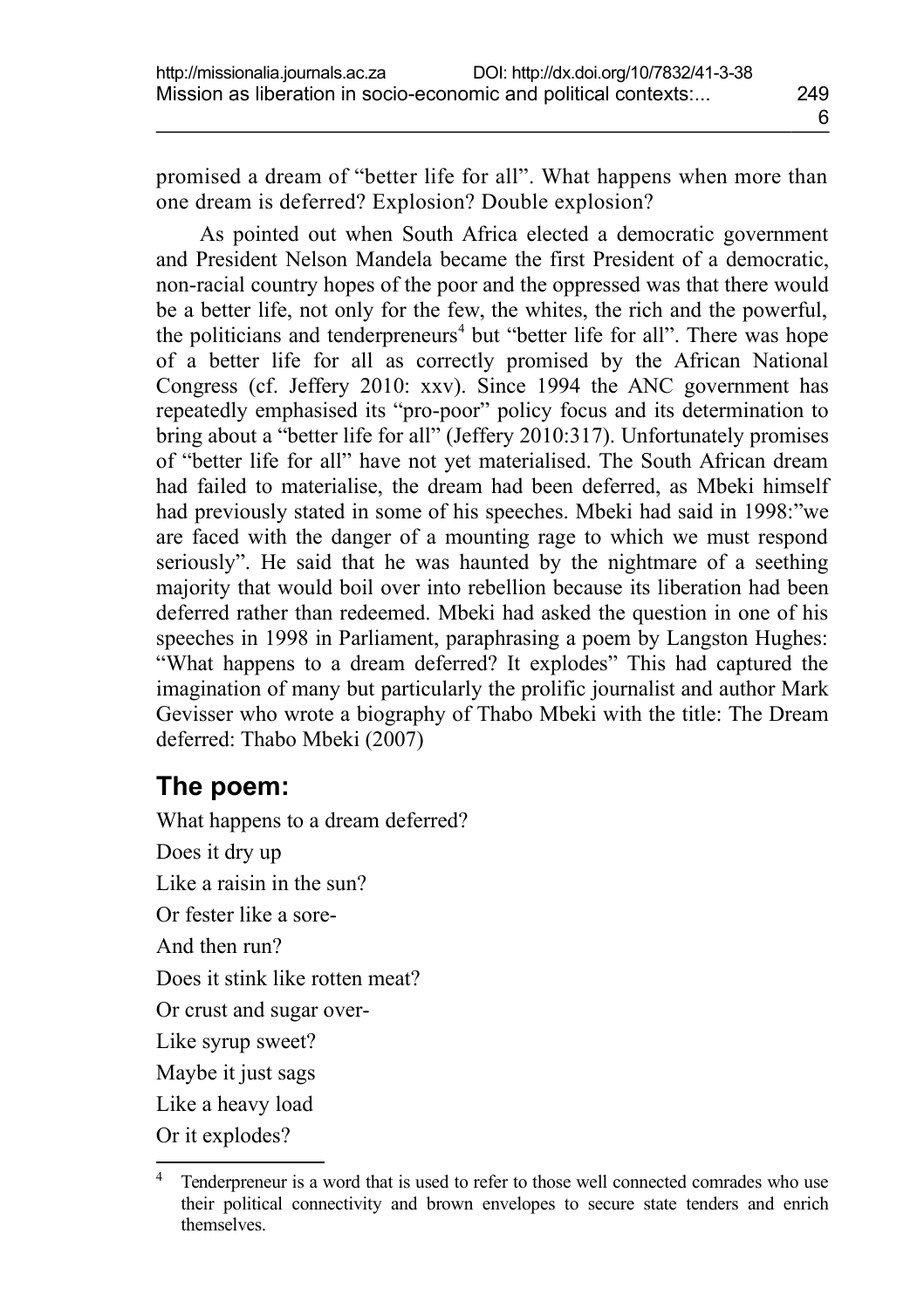(Gevisser 2003: xxxi; cf. Zegeye and Maxted )

According to Gevisser (2007:xxxi) Hughes' concern was the plight of fellow black Americans whose dreams of emancipation had sagged, rotted and festered into city ghettoes like Harlem. Thabo Mbeki appropriated the poem to refer to the crisis of expectation of black South Africans awaiting liberation and who often found themselves with less than they had before, and were on the brink of a dangerous explosion. That was very prophetic, and unintentionally so, that Mbeki spoke about a dream deferred and exploding when one looks at recent spates of service delivery protests in the last few years and the last few months and weeks. According to Moeletsi Mbeki South Africa has one of the largest occurrences of social protest against incompetence and corruption at various levels of the political sector and this proves the fallacy that there can be no social and political upheavals in a democracy (Moeletsi Mbeki 2011:13). One also has to look at xenophobic attacks that got out of hand in 2008, and have been followed by sporadic ones since then. If one dream deferred explodes, what then happens to the dream of migrants who also rightly had a dream of better life in South Africa. This leads to double explosion.

The dream of a better life for all remains an illusion for millions of poor South Africans especially in townships and villages inhabited by blacks. The dreams of the poor and oppressed have become, in the words of Allan Boesak, "the blanket of the rich; where justice for the poor is a line in a slogan but not the song of our hearts" (Boesak 2009). As their dreams lie shattered the poor face the following challenges: starvation, nutrition related illnesses, infant mortality, premature death, drastically reduced life expectancy, chronically reduced standards of living and devastating impact of HIV and Aids pandemic and many other challenges. It is important to note that the reality and existence of a South African dream is contested by many. It is contested amongst others by Moeletsi Mbeki brother of former President Thabo Mbeki who said: "I don't think that there is a South African dream. I think there are different South African dreams; different dreams for different groups, classes and ethnic groups" (Hunt and Lascaris 1998:13). However the majority of the blacks who are poor are united in their dream of a better life for all which is consistent with promises made at every election since the dawn of the new South Africa. It is that dream which has been deferred Therefore the theological reflections happen in townships and rural villages should be the critical theological reflection in the light of a dream deferred. Equally the plight of the often dehumanised migrants must be at the centre of theological reflection and in particular our missiological reflection.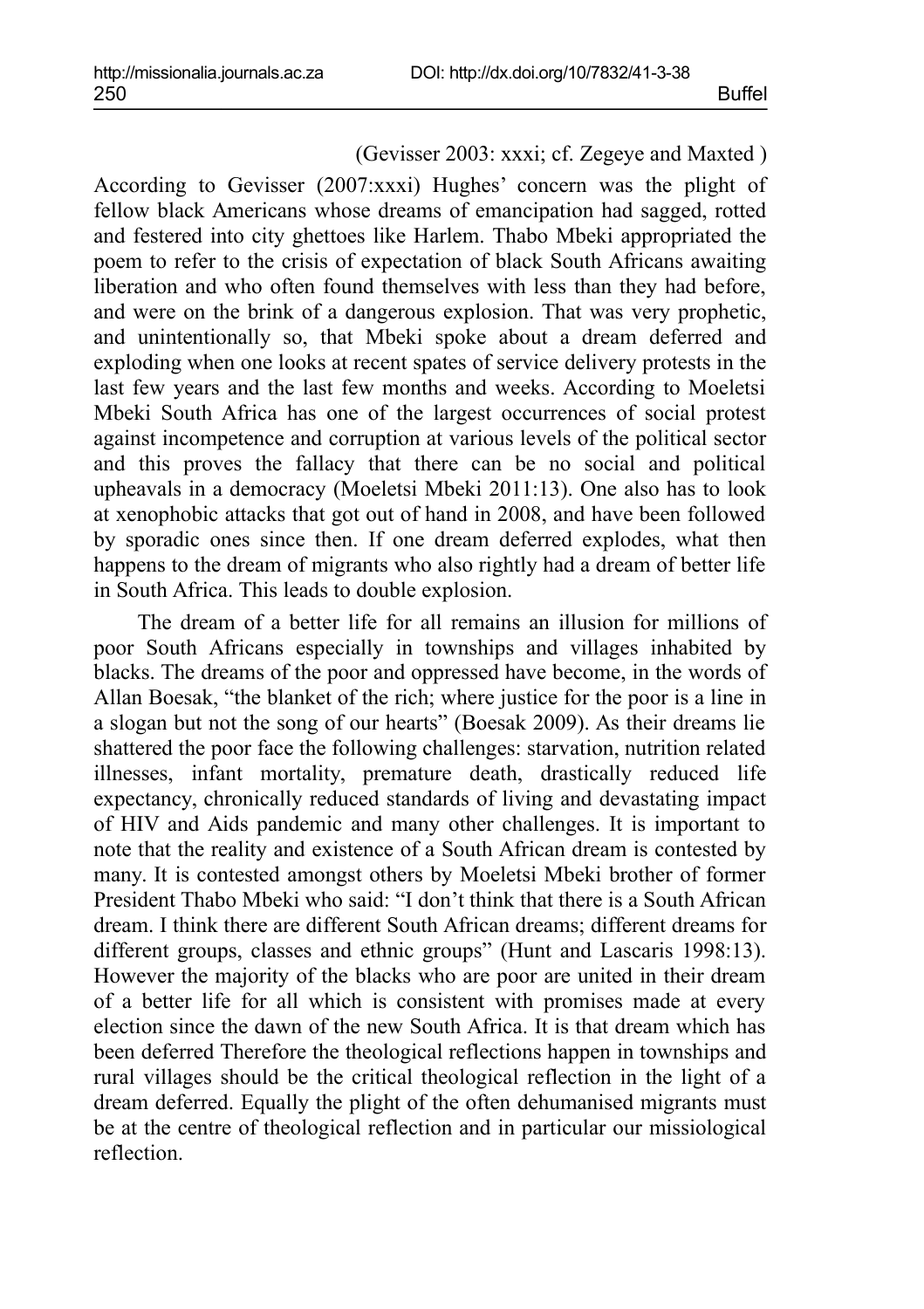# **The centre of theological reflection in theological education**

As we make the plight of the dehumanised migrants at the centre of theological reflections we have to develop a missiology (and theology) that is humanising as proposed by Prof. Willem Saayman (2007), in his book: Being Missionary, Being human. He says: "the concept of humanisation is very important in the understanding of Christian mission". By that he means that Jesus of Nazareth, the new human being, incarnated in his joy and grief, victory and pain, empathy and anger, what it means for all of us to be authentically human in relating to self, others, the created universe and God-self. Jesus invites us to participate in his liberating, healing and evangelising mission, thus being missionary while being human (Saayman 2007:5).

Therefore in the context of the marginalised and dehumanised migrants our participation in the Missio Dei must be humanising as we become faithful to the Missio Dei. As we become obedient to the Missio Dei we must extend African Ubuntu and associated hospitality to migrants, refugees, asylum seekers, especially African migrants from our neighbouring countries. Where could the best place to start be, if not with theological education, that is, with the main functionaries of the church and pastors and future theologians. At the moment it is unfortunate that unlike in the past, when there are social unrests, including incidents of xenophobia and associated unrests, the church is disturbingly silent and conspicuous by its absent. In the past pastors and theologians had organic links with community organisations and as a result they journeyed with communities in the midst of their struggles. It is no longer the case. This is probably because the leadership of the church is lost and they do not know where to start, what to say and what ministry to extend to those people whose dreams have been shattered or deferred. Ministers, theologians and laity have significant roles to play in view of uprooting and dispelling the myths, stereotypes and resentment that often fuel xenophobia, and making Africa fail to be hospitable to Africans.

Any theological education must include processes of inculcating "fundamental values of community, inclusion and participation in Ubuntu" (cf. Albertyn 2008:176). In line with the Constitution of the Republic of South Africa, the Supreme court of Appeal recognises the dignity of all people including citizens and foreign nationals. In 2004, the court said:

"Human dignity has no nationality. It is inherent in all people-citizens and non-citizens alike-simply because they are human. And while that person happens to be in this country-for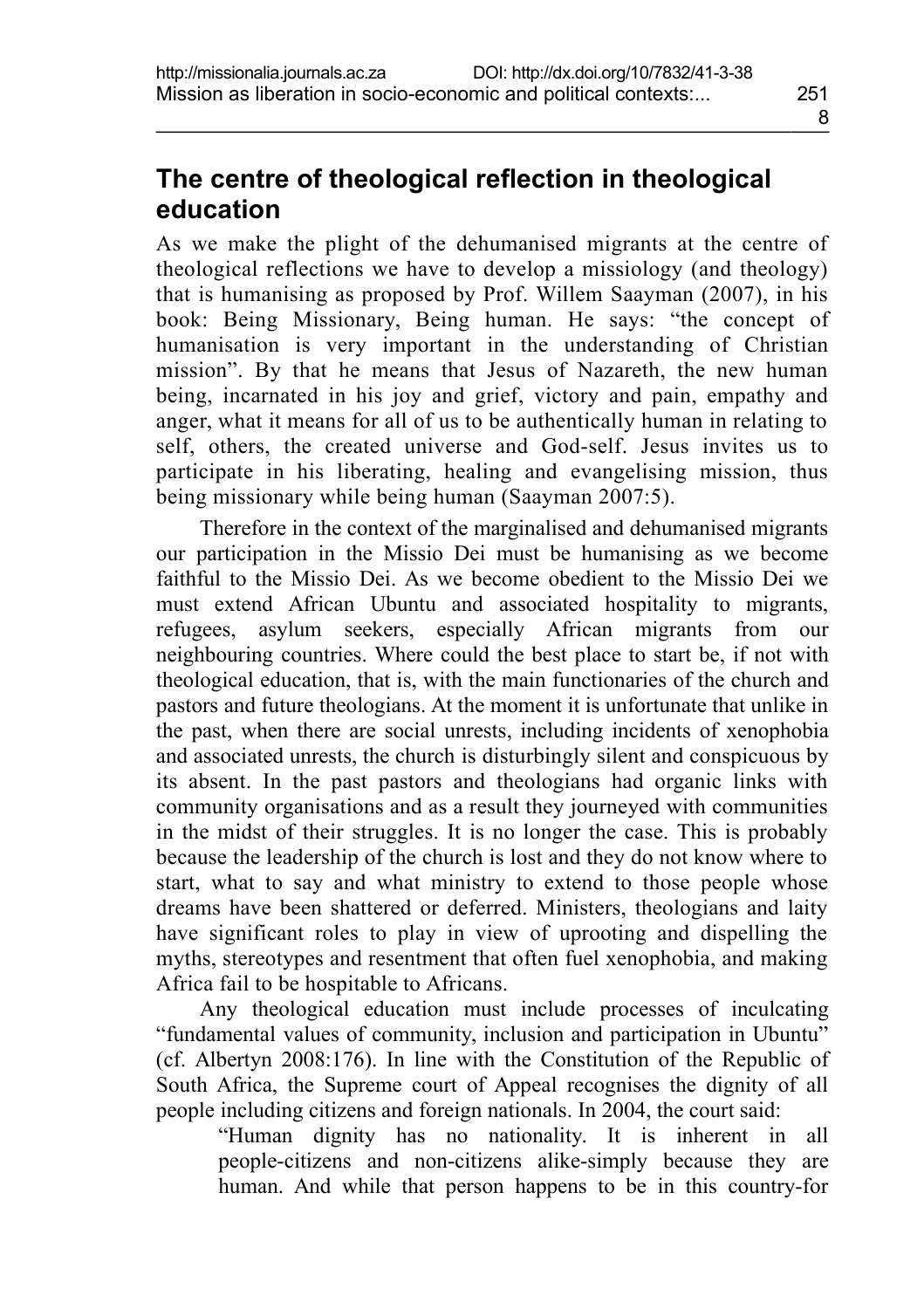whatever reason-it must be respected, and is protected by the Bill of Rights" (Albertyn 2008: 176).

The challenge for theological disciplines is to design modules and curricula that are transformed and that include and inculcate the values that are entrenched in the constitution such as respect of human dignity and human rights of all people. This in the same spirit of some modules such as Missiology, which aims at, in the words of Nel: "teaching to change the world" (Nel 2009:139). This echoes the efforts of successive heads of Missiology such as Saayman, Kritzinger and Bosch who argued for transformation (Nel 2009: 139). This is transformation, not only of Missiology but all theological disciplines, in such a way that both poverty and the plight of migrants are placed at the centre of theological reflections and theological education.

#### **Conclusion**

As much as poverty must be placed at the centre of theological reflection, the plight of the migrants and those who are dislocated and displaced must be at the centre of theological reflection and theological education. They suffered as a result of poverty and they are subjected even to worse conditions in their new country. South Africa is a Classical example of a destination where migrants are in many cases discriminated against. They were even subjected to horrible xenophobic attacks on a massive scale in 2008. These attacks continue sporadically from time to time. No theological reflection can afford to ignore the plight of people who dreamed of better life, and their dreams are not only deferred but shattered. As they come to South Africa they find other people who are frustrated angered by poverty and its associated socio-economic ills and their dreams are also not only deferred but shattered. As a result of the anger and frustration from many South Africans the country's capacity to extend African hospitality is paralysed. This is a challenge to theologians, pastors and in general to the church. The church and institutions that offer theological education can start by ensuring that the plight of not only the poor but the displaced is placed right at the centre of its theological reflection and that it functionaries and other leaders are sufficiently empowered to provide effective ministry in the context of untold suffering to which migrants are subjected. The theological education that should be developed is the one in which candidates are sensitised to important values such as upholding human rights, human dignity and the importance of what Kitzinger refers to as "affirmation of all other people as image-bearers of God" (2010:232). The churches and institutions offering theological education must consistently search for creative models of "contextual, liberating theological education" that equips pastors, theologians and the laity to contribute to inclusive processes of nation-building, restoration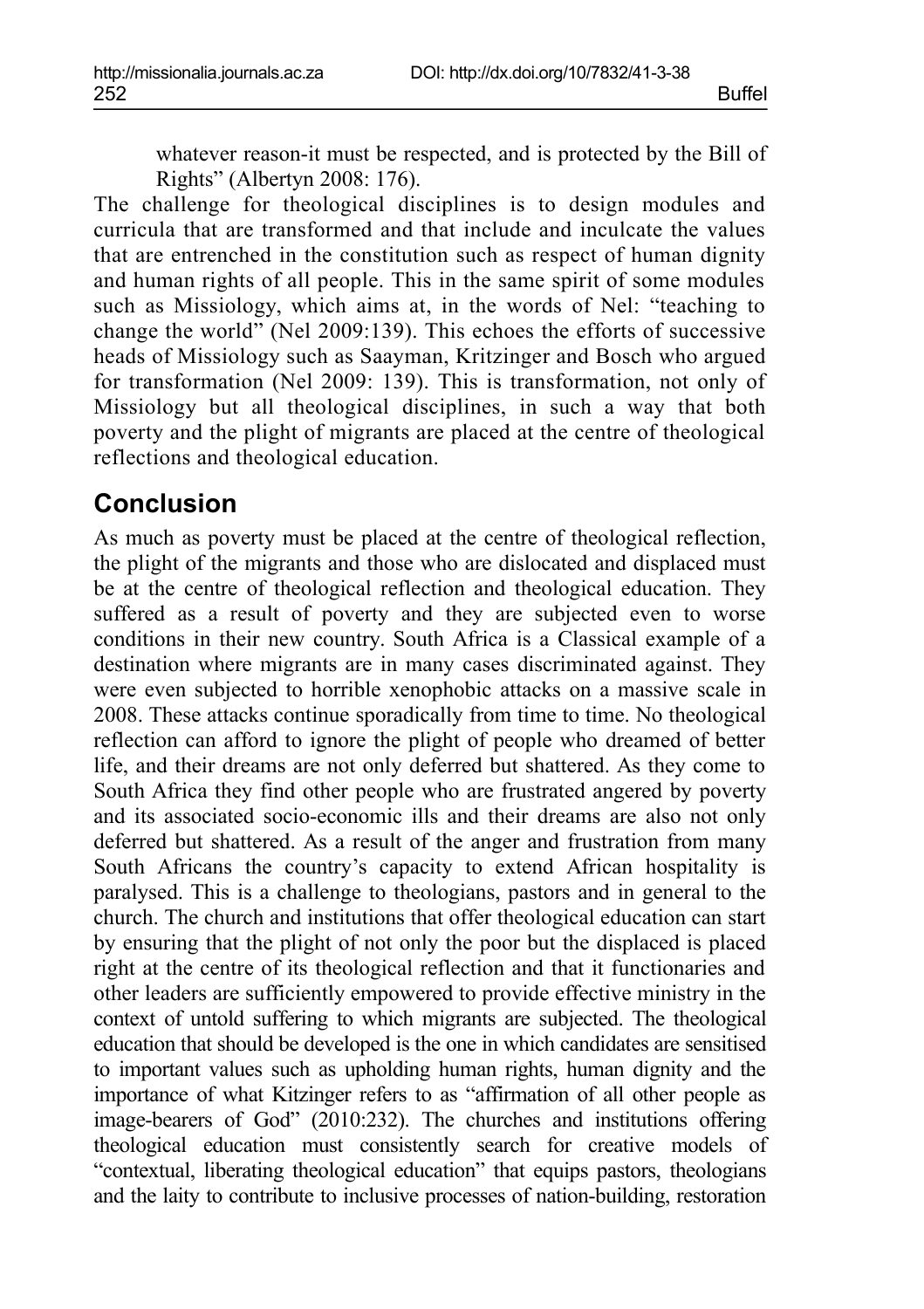of the social fabric and dismantling of socio-economic and political structures that perpetuates poverty and inequality.

## **References**

- Albertyn, C. 2008. Beyond citizenship: Human rights and Democracy, in Go home or die here: Violence, Xenophobia and reinvention of difference in South Africa. Johannesburg: Wits University Press, pp. 175-187.
- Boesak, A. 2009. Running with horses: Reflections of an accidental politician. Cape Town: Joho Publishers.
- Boff, C. and Pixley, G. 1989. The Bible, the church and the poor. Maryknoll. Orbis
- Bosch, D. 2008. Transforming mission: Paradigm shifts in the theology of missions. Maryknoll: Orbis
- Buffel. O. 2010. Preferential option for the poor in the current context of poverty in South Africa: doing liberation theology in the footsteps of Simon Maimela, in Studia Historiae Ecclsisticae, Vol xxxvi, pp. 99-113
- Chisale, S. 2014. Pastoral care with unaccompanied refugee minors (URMs) from Zimbabwe in context of HIV/AIDs. Unpublished D.TH thesis. Pretoria: Unisa.
- Crush, J. 2008. South Africa: Policy in the face of Xenophobia. Southern African Migration Project. Forced migration http://www. forced migration. Org/research-resources/regions/Africa, accessed 12/06/2012
- Development Research Centre. 2009. Making Migration work for Development. Sussex. Univesity of Sussex.
- Eliseev, A. 2008. A torn narrative of violence, in Go home or die here: Violence, Xenophobia and the reinvention of difference in South Africa, by S. Hassim, T. Kupe and E. Worby (eds), Johannesburg: Wits University Press, pp. 27-39.
- Fauville, C. and Segatti, A. 2011. People, space and politics: An exploration of factors explaining the 2008 Anti-foreigner violence in South Africa, in Exorcising the demons within: Xenophobia, violence and statecraft in contemporary South Africa edited by L.B. Landau,. Johannesburg: Wits University Press, pp. 56-77.
- Fiala, N. 2010. Recovery or Trapped in Poverty? The Economic Consequences of Forced Displacement in Northern Uganda. http://www.migrationinformation.or[g/](http://www.migrationinformation.org/) Feature/display.cfm? Accessed on 14/06/2012
- Gelp, S. 2008. Behind Xenophobia in South Africa: Poverty and Inequality? In Go home or die here: Violence, Xenophobia and reinvention of difference in South Africa. Johannesburg: Wits University Press, pp. 79-91.
- Gevisser, M. 2007. Thabo Mbeki: The Dream deferred. Johannesburg and CapeTown: Jonathan Ball Publishers.
- Hartley, R. 2014. Ragged Glory: The rainbow nation in Black and White. Johannesburg & Cape Town: Jonathan Ball publishers.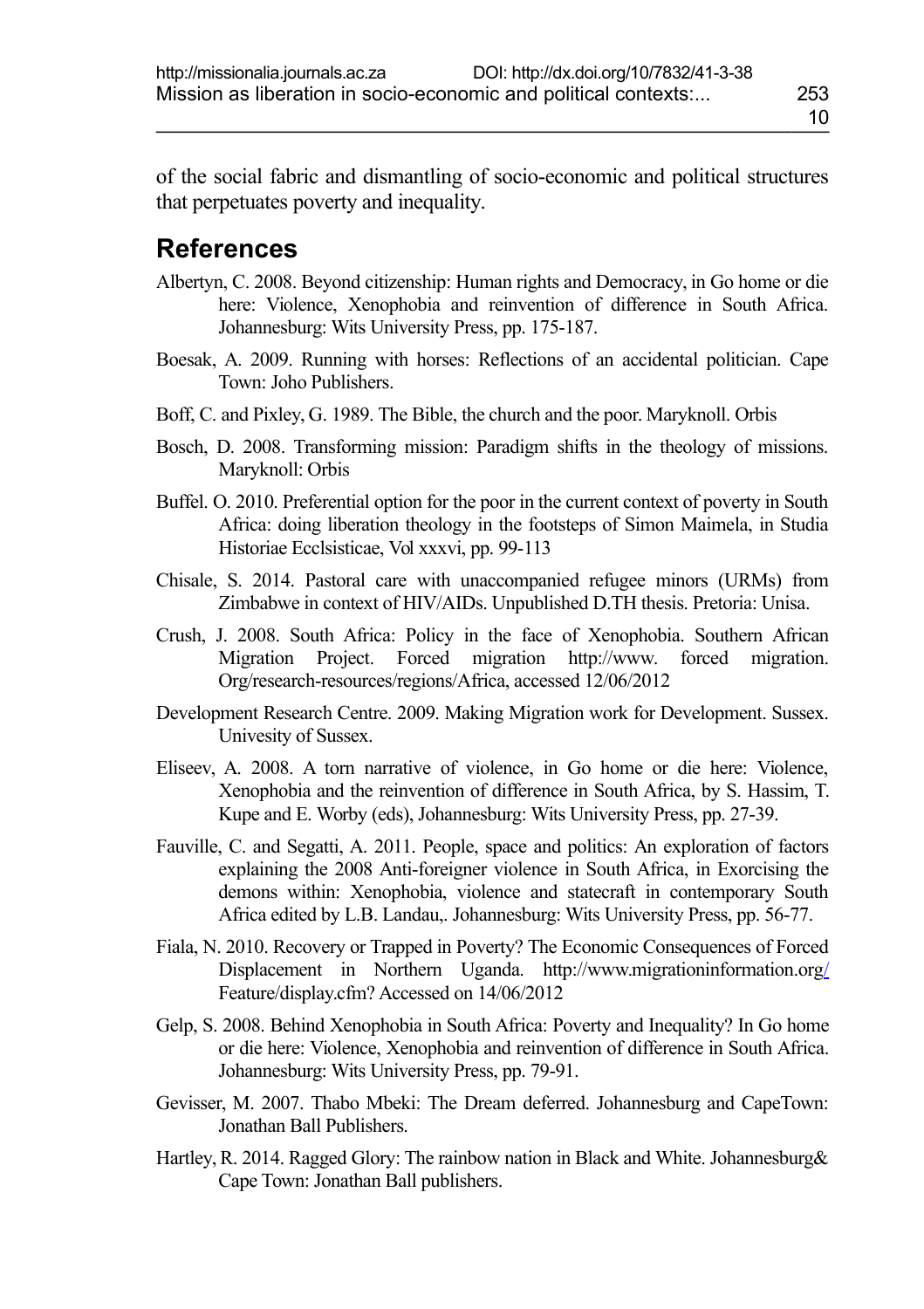- Hassim, S., Kupe, T., and Worby, E. (eds). 2008. Go home or die here: Violence, Xenophobia and the reinvention of difference in South Africa. Johannesburg: Wits University Press.
- Hunt, J. and Lascaris, R. 1998. The South African dream. Halfway House: Zebra Press.
- Jeffreys, A. 2010. Chasing the Rainbow: South Africa's move from Mandela to Zuma. Johannesburg: South African Institute of Race Relations.
- Kok et al 2003. Post-Apartheid patterns of migration in South Africa. Cape Town. HSRC
- Kothari, U. 2002. Migration and Chronic Poverty. Working Paper No 16. Chronic Poverty Research Centre.
- Kritzinger, J.N.J. 2010. Ministerial formation praxis in the Uniting Reformed Church in Southern Africa: In search of inclusion and authenticity. In Missionalia, 38(2) (August 2010), pp. 211-234.
- Landau, L. B. 2011. Introducing the demons, in Exorcising the demons within: Xenophobia, violence
- and statecraft in contemporary South Africa, edited by L.B. Landau, Johannesburg: Wits Universirity Press, 9-25.
- Maimela, S. S.1986. Current themes and emphases in Black Theology, in Mosala, J. & Tlhagale, B.
- (eds). The unquestionable right to be free, 101-112. Johannesburg: Skotaville.
- Makgetla, N. 2011. Essence of inherited structure, in The Controversy about economic growth, edited by Turok, B, Auckland Park. Jacana/DBSA, pp. 9-22
- Mbeki, M. 2011. Introduction, in Advocates for change: How to overcome Africa's challenges, edited by Mbeki, M. Johannesburg: Picador Africa.
- Mbeki, T. 2002. Africa: Define Yourself. Tafelberg: Mafube Migration in South Africa. http://www.polity.org.za/artcle/economic -migration-in-south-africa. 14/06/2012
- Misago, J.P. 2011. Disorder in a changing society: Authority and the micro-politics of violence, in Exorcising the demons within: Xenophobia, violence and statecraft in contemporary South Africa edited by L.B. Landau, Johannesburg: Wits University Press, pp. 89-108.
- Monson, T and Arian, R. 2011. Media Memory: A critical reconstruction of the May 2008 violence, in Exorcising the demons within: Xenophobia, violence and statecraft in contemporary South Africa edited by L.B. Landau, Johannesburg: Wits University Press, pp. 26-55.
- Mveng, A. 1994. Impoverishment and liberation: A theological approach for Africa and the Third World, in Gibellini, R (ed), Paths of African theology. Maryknoll. Orbis
- Nel, R. 2009. Finding a place in the sun: the search for new identities in post-colonial (Southern) Africa evidenced in students' writings in the Missiology course, Christian Action for Anti-Racism and Reconciliation at Unisa, in Missionalia, Vol 37, No 3 November 2009, pp. 138-152.